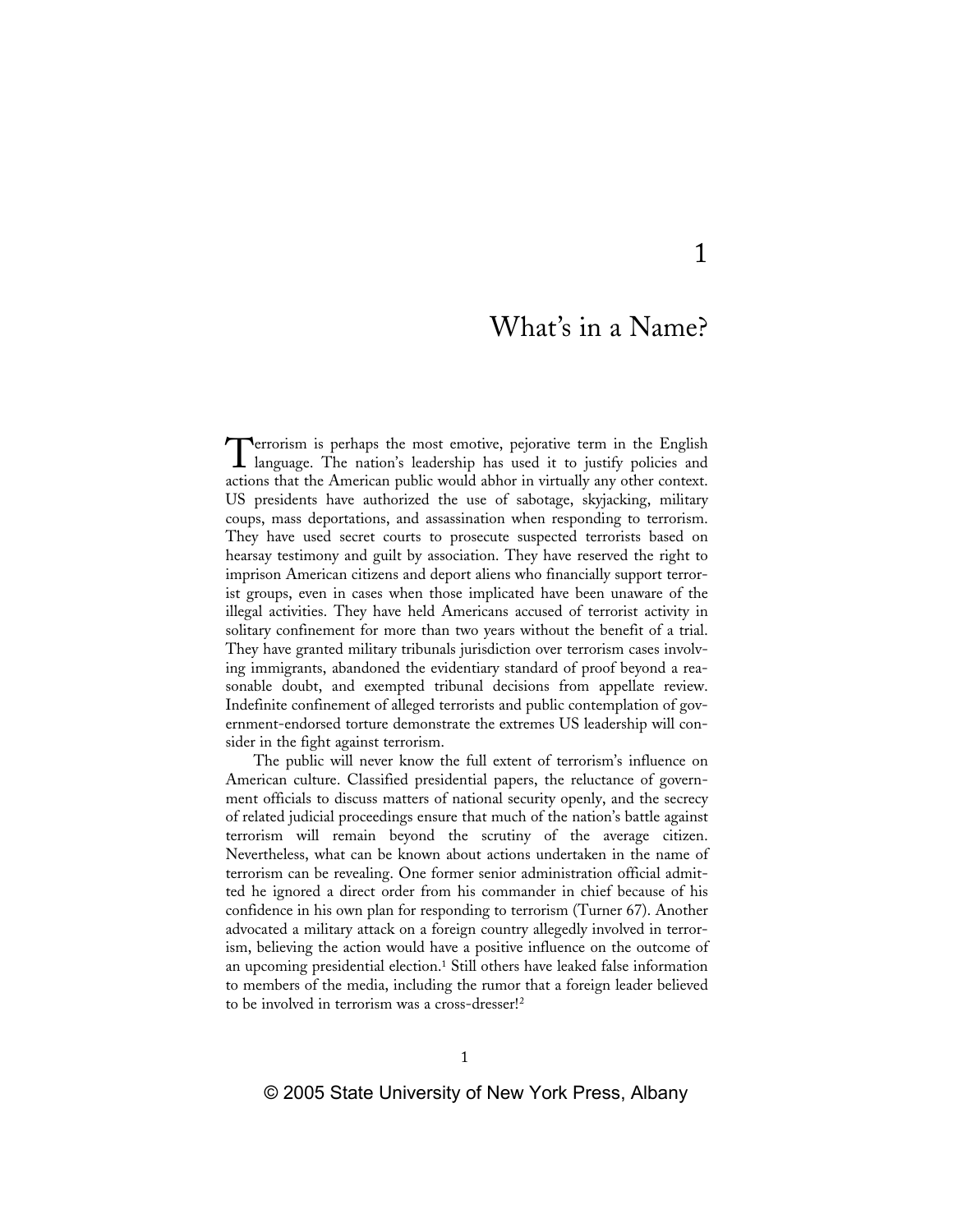The events of September 11 have fundamentally transformed longstanding debates about what constitutes a governmental overreaction to the threat of international terrorism. On an empirical level, it is still true that more Americans have died from crossing the street than from being victims of terrorist attacks, that only six Americans have died as a result of chemical or biological terrorism since 1900, and that no American has ever died from an act of nuclear terrorism (Simon 107–08; Lluma 15). Still, memories of the World Trade Center and Pentagon attacks have removed many doubts about the destructive potential of America's worst nightmare. Anthrax scares and abandoned al Qaeda laboratories have compounded American's feelings of fear and insecurity, rendering worst-case scenarios about weapons of mass destruction realistic probabilities in the public's imagination. Relatively few Americans would now agree with one scholar's earlier conclusion that the government's response to terrorism is nothing more than a "an old and welltried trick to divert attention from economic and social problems to focus attention on an ill-defined and frightening enemy" (Wardlaw 78).3 Security from terrorism has become a primary concern, whether in conversations of the mainstream public or in the deliberations of the political elite.

Those who focus on the comparatively small number of civilian casualties to argue that the government's response to terrorism is disproportionate misunderstand the role that terrorism plays within American society. The leadership does not calculate the magnitude of its response exclusively on the nation's actual or projected loss of life at the hands of terrorists. The threat from terrorism appeals at a much more fundamental level. Terrorism functions as a signifier of American identity, defining what the nation stands for and against. The term divides those who are civilized from those who are uncivilized, those who defend economic freedom from those who would attack America's way of life, and those who support democracy from those who would disrupt it. Supporting the fight against terrorism enacts political allegiance; resisting it opens one to charges of disloyalty.

Reconsider the nation's response in the immediate aftermath of the events of September 11. Calling for national unity in a televised speech the day after the attacks, George W. Bush proclaimed: "Freedom and democracy are under attack" (*FDCH Transcripts* 9/12/01). The nation rallied to support the president. The members of a previously divided, partisan Congress united, singing "God Bless America" on the steps of the Capitol Building and passing a forty-billion dollar supplemental appropriations bill to aid in the relief and response effort. Members of the public gave more than a billion dollars to the families of those killed in the tragic event. National polling revealed an unprecedented ninety percent approval rating for Bush's handling of the crisis (qtd. in "Bush Best Pop in Poll" 21). American flag sales soared.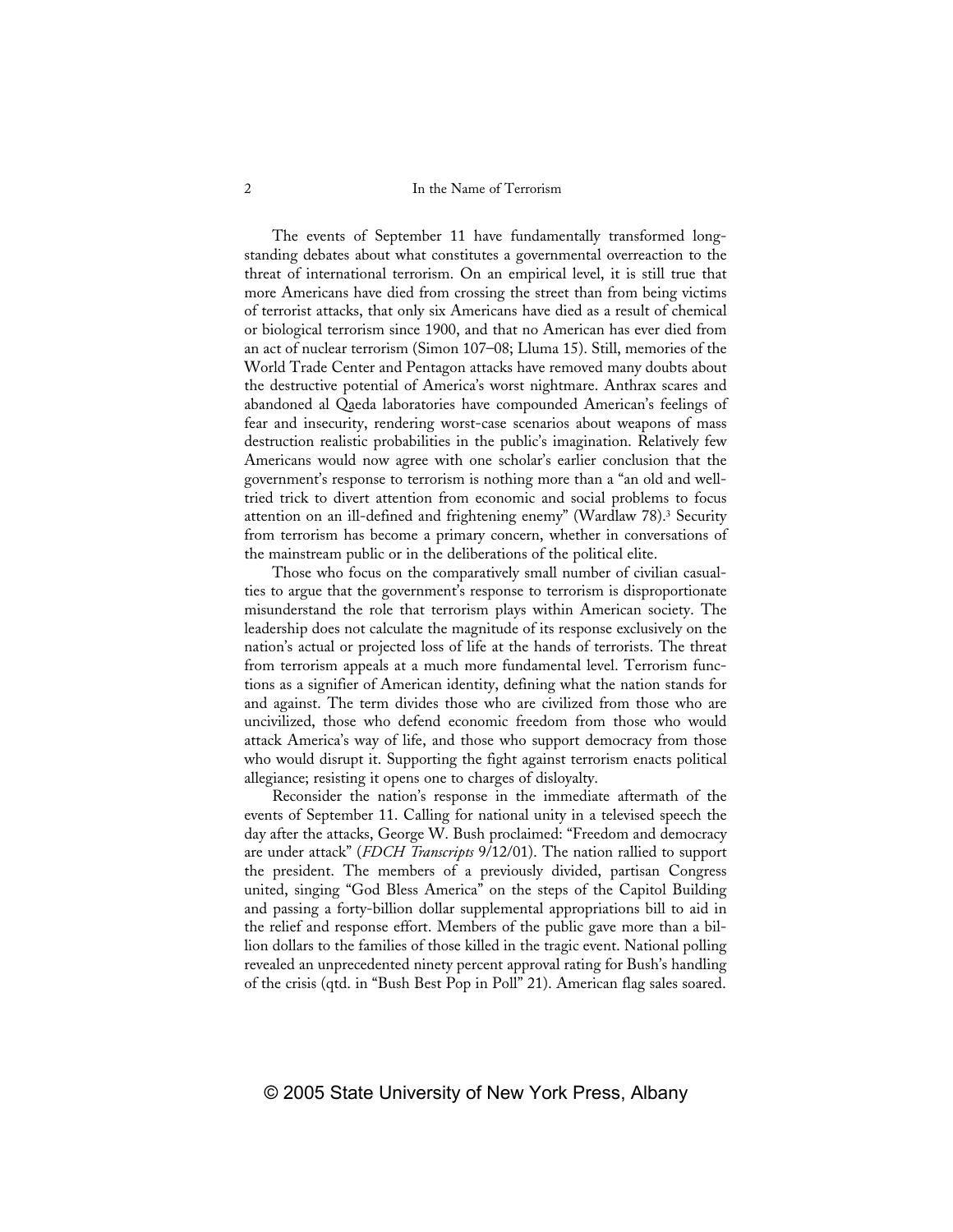The patriotic surge, made all the more palpable in the face of a dangerous, external threat to the nation, reflected the public's heightened sense of identification. Had the country been less unified, members of the public and the media might reasonably have expected Bush to announce that he knew who the perpetrators were before insisting that he knew why they acted. Interviews conducted by the 9/11 Commission now reveal that while Bush suspected al Qaeda as the perpetrators of the attack, he also considered Iraq and Iran as potentially culpable parties (National Commission*, Final Report* 334).4 Instead of waiting until he knew who was responsible, Bush publicly grouped all terrorists, including the perpetrators of 9/11, into a homogenous collective characterized by opposition to fundamental American values. Bush proclaimed that terrorists "have a common ideology . . . they hate freedom and they hate freedom-loving people" (*FDCH Transcripts* 9/19/01). His approach defined the clash as one between those who supported America's foundational principles and those who opposed them. Bush reaffirmed America's sense of self by defining the nation's mission as the defender of freedom around the globe.

The notion that depictions of the nation's threats are integral to conceptions of American identity is not new. Noted language theorist Kenneth Burke reminds us that within any social interaction, "identification is compensatory with division" (*On Symbols and Society* 182). In the context of international relations, David Campbell argues that representations of danger are integral to the ever-evolving boundaries of a state's identity (3). Political scientist Murray Edelman explains why leaders define their enemies not according to the harm that they do, but by the identifying function they serve within the political process. He reasons,

In constructing such enemies and the narrative plots that define their place in history, people are manifestly defining themselves and their place in history as well; the self-definition lends passion to the whole transaction. To support a war against a foreign aggressor who threatens national sovereignty and moral decencies is to construct oneself as a member of a nation of innocent heroes. To define the people one hurts as evil is to define oneself as virtuous. The narrative establishes the identities of enemy and victimsavior by defining the latter as emerging from an innocent past and as destined to bring about a brighter future world cleansed of the contamination the enemy embodies. (76)

Such insights help explain the public's reaction to Bush's early remarks about the terrorists of September 11. Bush's claims about the terrorists' motivations helped elevate a newly elected president into the natural leader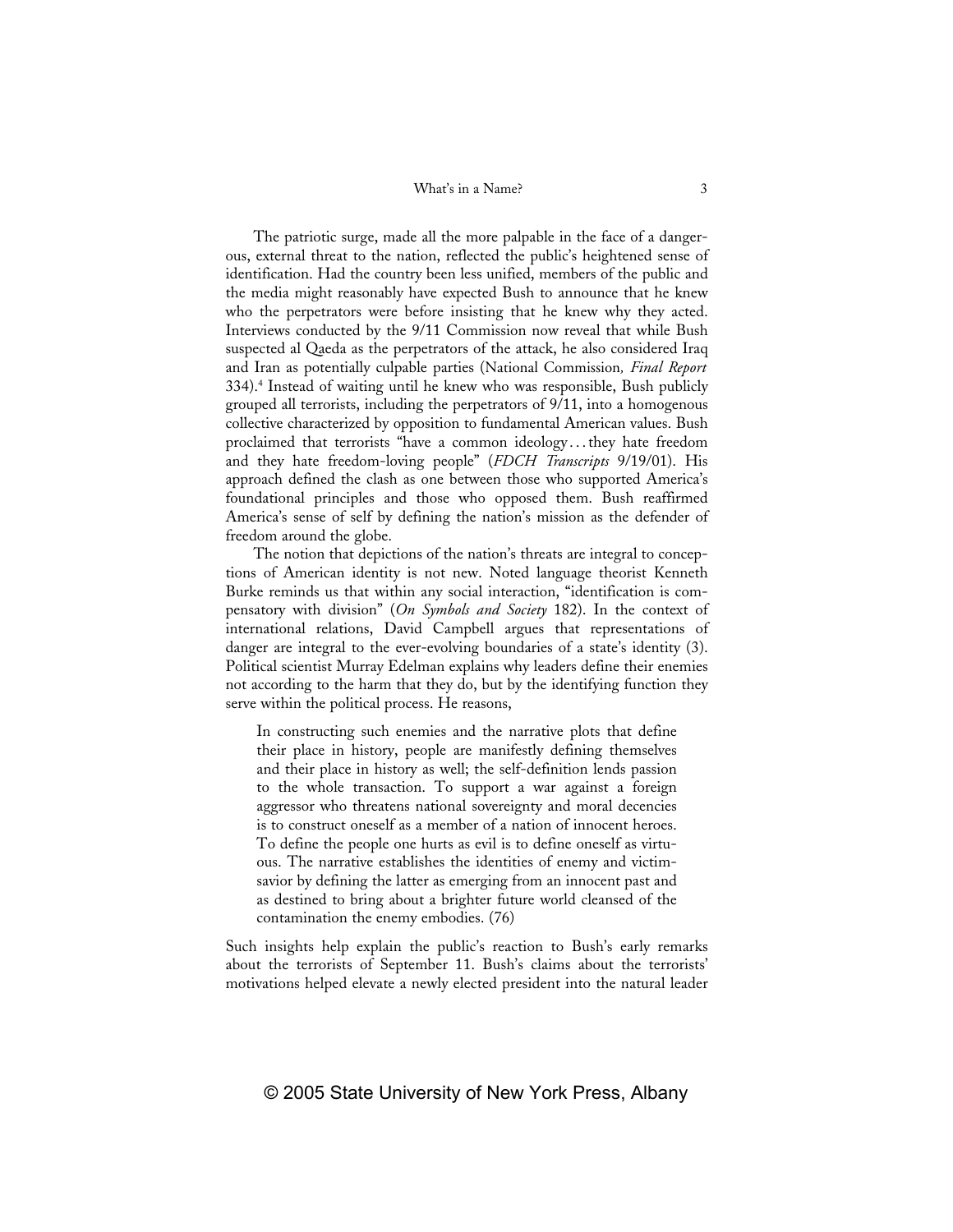for those who identified with the cause of supporting freedom and democracy around the globe.

## PRESIDENTIAL DISCOURSE AND TERRORISM

This book explores the ways in which terrorism functions as a term of identity formulation within American society. It examines the public communication strategies of the executive branch of the US government since the end of World War II. The choice to focus on the words of the presidents and their executive branch surrogates is deliberate. The citizenry turns to the president during times of national crisis. The public seeks understanding regarding who is responsible for the attacks, why the nation has been attacked, and what will be the most effective response. In the short run, the public looks to the president for reassurance that the nation will again be safe. Over the longer term, presidential discourse focuses attention on specific aspects of terrorism that warrant ongoing governmental concern.

The chief executive's role as a key spokesperson on the international stage magnifies the influence of presidential discourse about terrorism. Both in public forums and in private correspondence with foreign leaders, the president and his executive branch appointees select the aspects of the terrorism problem and the range of appropriate response options that will receive a heightened focus. Such choices have international ramifications. American presidential discourse has, at times, set the international standard for responding to terrorism. Consider the prime minister of Israel's public justification for air attacks on Palestinians in the West Bank and the Gaza Strip in December 2001. Echoing the Bush administration's post–9/11 rhetoric, Ariel Sharon proclaimed, "Just as the United States is conducting its war against international terror, using all its might against terror, so will we, too" ("Excerpts from Talk by Sharon" A8). Sharon followed Bush's lead both in his choice of a military response and in his strategy for justifying the decision to the public.

To a large degree, the executive branch's public terrorism strategy is influential due to the institutional powers of the presidency. The constitutional powers of the commander in chief, clarified and interpreted in the War Powers Act, give presidents the right to engage military forces to defend the nation against external attack (Keynes 1). Accordingly, the offices primarily responsible for responding to terrorism all fall within the purview of the chief executive. Examples include the Central Intelligence Agency, the Federal Bureau of Investigation, the Office of Homeland Security, the National Security Council, the State Department's Office of Counter-terrorism, the Office of Public Diplomacy, and the Office of Diplomatic Security.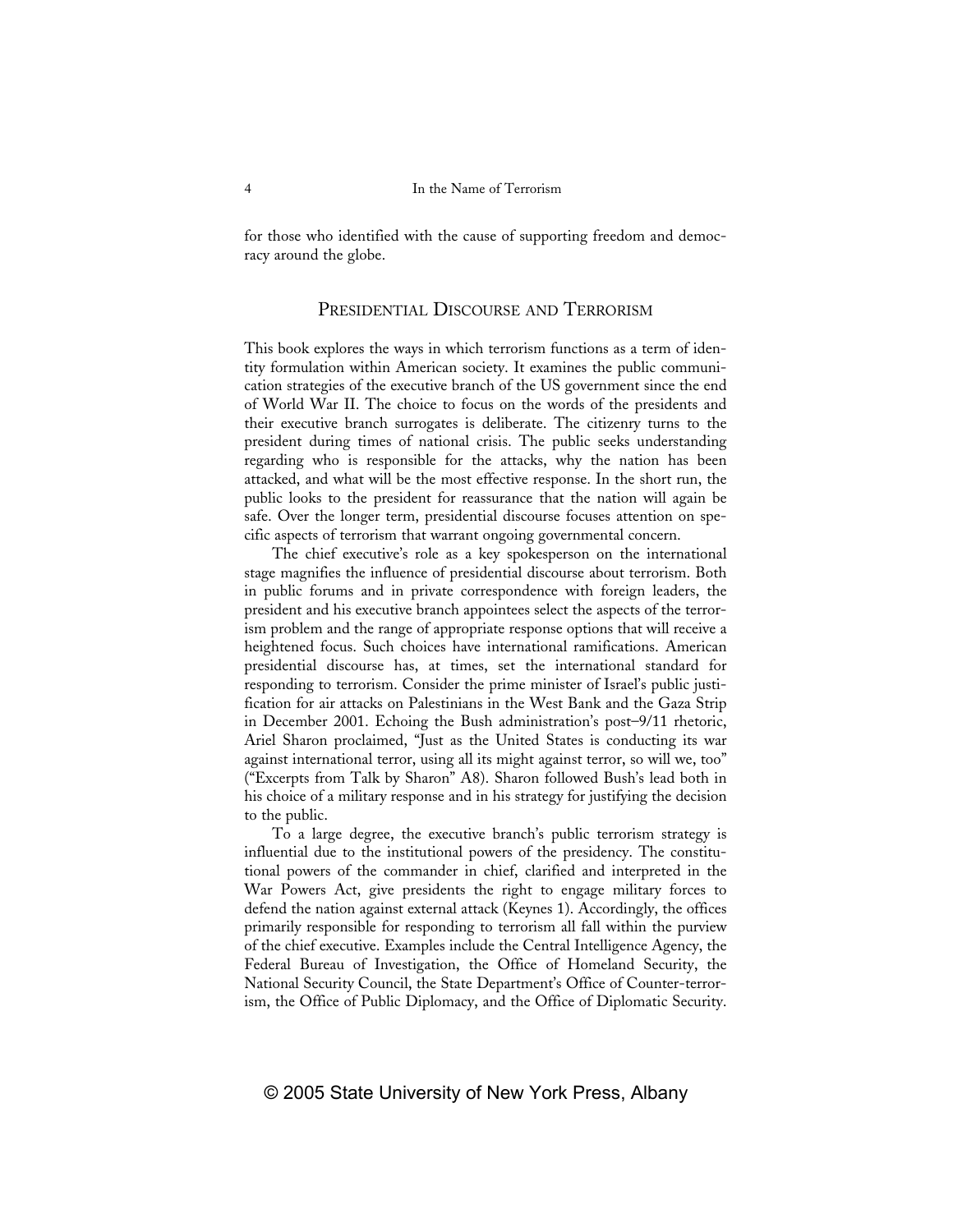Besides these and other standing agencies, presidents have historically constructed small, ad hoc groups of trusted advisors to develop and implement their responses to specific terrorist events (e.g., Jimmy Carter's Special Coordinating Committee during the Iranian hostage crisis and George Bush's Persian Gulf Working Group in response to Iraq's 1990 invasion of Kuwait). Taken together, groups constructed within the executive branch are the principle source of policy initiatives and implementation in the terrorism arena (Greenstein 3–4).

Not only do the executive agencies have institutional decision-making authority over terrorism, they routinely have informational control over intelligence related to the nature of the threat and the effectiveness of the nation's response. While the State Department does release an annual list of abbreviated descriptions of international terrorist acts, the bulk of information about the attacks, the alleged perpetrators, and the government's response remains outside the public arena for extended periods. Even information related to terrorist events that occurred more than two decades ago remains classified.

The power of the executive branch to control the bulk of the nation's terrorism information is unlikely to change. Historically, presidents have argued to the public and to the courts alike that failure to grant them exclusive access to certain information compromises the intelligence-gathering capabilities of the government. Bill Clinton publicly refused to reveal the evidence justifying his bombing of the Sudanese pharmaceutical plant in August 1998 in the interest of protecting US intelligence methods; George W. Bush offered a similar rationale for not initially releasing the evidence regarding bin Laden's involvement in the attacks of September 11, 2001. Bush further expanded presidential prerogatives over classified materials by signing Section 3(d)2 of Executive Order 13233 on November 1, 2001 ("Executive Order"). The order permitted a sitting president to withhold national security information, even in cases where former presidents have authorized access to their own records. Senator Orrin Hatch's indiscreet mention of U.S. intercepts of Osama bin Laden's satellite phone conversations in the early days after September 11 may serve as a prototypical cautionary tale for future presidents willing to expand public information about terrorism, given bin Laden's immediate and highly publicized shift to other modes of communication.4 The executive branch will unlikely relinquish its hold on terrorism data, given the potential costs of having it more widely disseminated.

With access to information about terrorism strictly limited, the executive branch becomes the primary source of information for the media's coverage of terrorist events. Members of the American media have tended to reiterate administration's statements about terrorism, rather than present a balanced presentation of competing perspectives. In a study of follow-up terrorism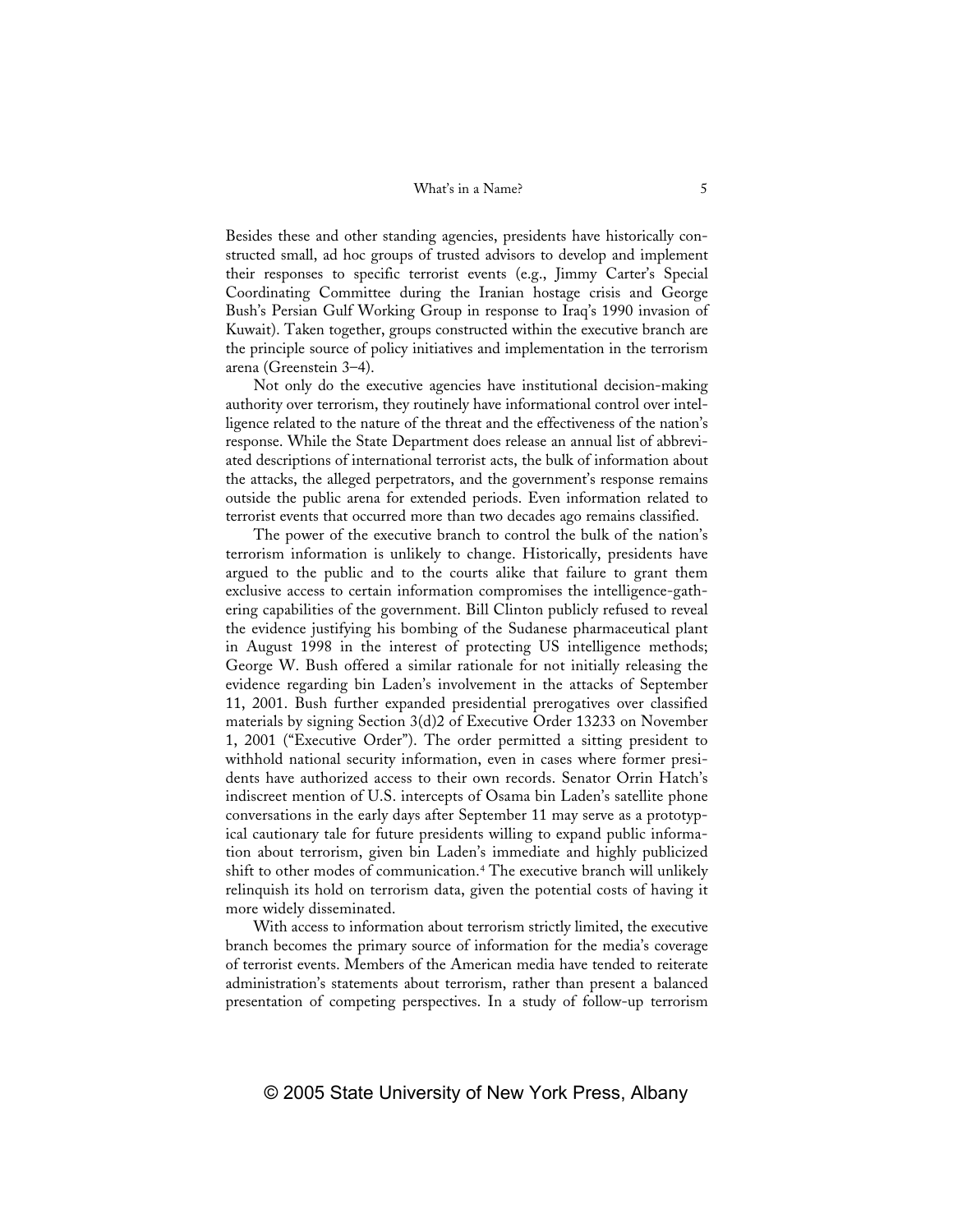stories in the *New York Times* written in the early 1990s*,* for example, Steven Livingston concludes that government officials encouraged a selective interpretation of terrorism that replicated and reinforced the State Department's official reports on terrorism. Competing viewpoints received far less press attention. Livingston notes "officials and offices of ideological and/or foreign policy adversaries of the United States" accounted for only five percent of the references in the stories on terrorism (75). Embedded reporters in the recent US war with Iraq have further reinforced the media's reiteration of the administration's message. Positioned within military units outside of Iraqi strongholds and subjected to American commanders' prerogatives for selective news blackouts, field reporters presented news accounts generally consistent with the administration's public framework during the major combat operations in Iraq.

The events of September 11 altered the relationship between the media and official administration sources to some degree. Brigitte Nacos reveals that US television networks mentioned bin Laden more frequently than they did President Bush after the World Trade Center and Pentagon attacks (41). Nevertheless, she concludes that the executive branch still remained a powerful influence in media coverage. She points to Condoleezza Rice's successful plea to the networks to limit coverage of bin Laden's threats against the American people to avoid the incitement of more violence (48–49). She also cites the media's likening of George W. Bush's address to the joint session Congress to that of Abraham Lincoln during the Civil War and that of Winston Churchill during World War II (50). Assessing media coverage related to both bin Laden and the anthrax attacks, Nacos concludes, "In the face of an ongoing terrorism crisis at home and a counterterrorism campaign abroad, the mainstream watchdog press refrained from barking in the direction of public officials" (51).

Jarol B. Manheim studied why the media relies so heavily on official sources. He concludes that a lack of direct access to foreign events, limits on the media's inclination to devote resources to foreign news reporting, and the new era of instantaneous communications has made "the manipulation of the news and public images of actors and events in foreign affairs actually more likely to have an effect than it [would] in the domestic sphere (127). With the media contributing to the issue agenda for the public at large, journalists' continued reliance on governmental sources magnifies the importance of the executive branch's public terrorism strategy.

Compounding the influence of executive branch statements is the heavy reliance on such sources by academic researchers. Joseba Zuliaka and William A. Douglass dramatically critique the entire field of terrorism research when they observe, "One characteristic of the work of terrorism experts is the very prohibition upon personal discourse with their subjects.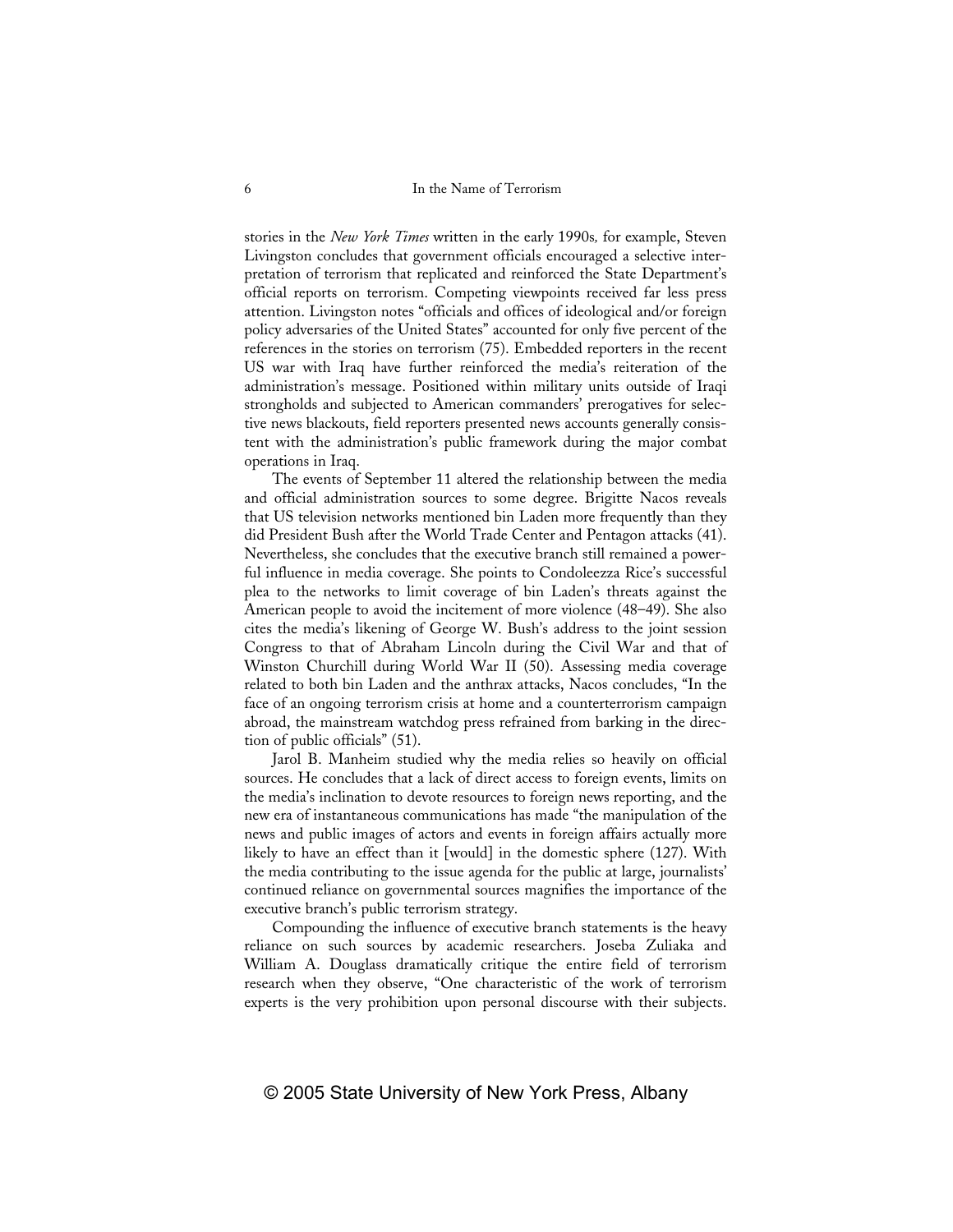Authors writing about terrorism must abide by this taboo. It is telling that one can claim expertise regarding 'terrorists' without ever having seen or talked to one" (179). Academics, shunning interviews with the terrorist themselves, routinely turn to sources within the executive branch and administration databases as the foundation for their eventual findings. Prominent scholars engaged in terrorism research have extensive connections with the federal government and its attendant funding apparatuses (Collins 155–74). Taken as a whole, the presidents' institutional authority over terrorism, access to classified information, and agenda-setting function for much of academe and the media ensure that the discourse of the executive branch is the single most vital source for understanding how terrorism functions within American culture.

### TERRORISM AND IDEOLOGY

Contemporary presidents evoke terrorism as a key component in their ideological formulations of the American culture, but the precise nature of that role remains a subject of open debate. Some argue that terrorism is an ideology in and of itself, masquerading as objective reality while "actually expressing the narrow interests of a dominant group" (Collins 157). Others deny that terrorism qualifies, because the term "does not itself explain and evaluate conditions or provide people with an orientation" (Ball and Dagger 8). Evaluating the merit of these competing perspectives depends on one's definition of ideology, itself a contested concept (Cormack 9–10; Williams 55–71; and McLellan 1–9).

I myself would argue that terrorism functions as a symbolic marker of the culture that does not represent an ideology, in and of itself, because it fails to evoke a coherent, positive orientation for members of the collective. However, the term does perform ideological work within the culture. By functioning as a recognized point of contrast, terrorism encompasses behaviors considered unacceptable for those belonging to American society. The term's adaptability of meaning and usage renders it a powerful tool for those wishing to advance various ideological perspectives.

John Lucaites and Celeste Condit, both scholars in the field of communication, theorize the evolutionary process of language development associated with ideological orientations. For them, terms serving as cultural markers must function as three distinct types of discourse units: namely, labels, narratives, and ideographs (7–8). Given the centrality of these three units to the transformation of terrorism's cultural meaning, the remainder of this section will elaborate the role each plays within a general communication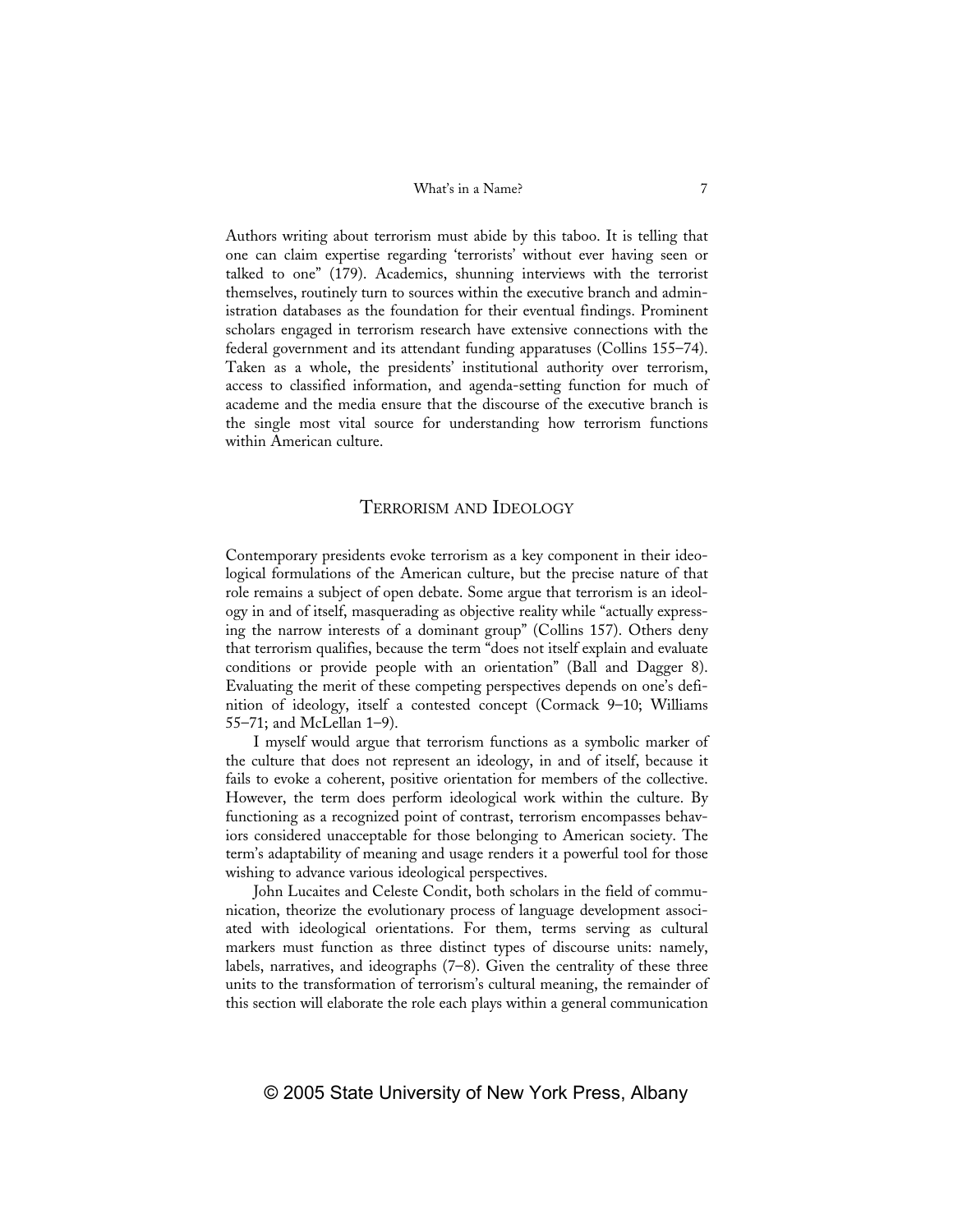context and within the specific application to modern presidential discourse about terrorism.

#### *Labeling*

Labels are linguistic terms used to describe agents, agencies, acts, scenes, or purposes within the public vocabulary (Burke, *A Grammar of Motives* xv). The process of labeling is not neutral. Each use of a term is a choice (whether conscious or unconscious) that emphasizes certain aspects of what is being described, while de-emphasizing others. "Wars of aggression" rather than "wars of liberation," "collateral damage" rather than "civilian casualties," and "prisoners of war" rather than "battlefield detainees" (to name but a few) simultaneously highlight and obscure aspects of the referenced material circumstances. By happenstance or by design, labeling necessarily entails perspective taking.

This book examines the evolving perspectives of the terrorism label within the public discourse of the executive branch since the end of World War II. The study encompasses all material circumstances where the executive branch made more than one hundred public references to an event or series of events as terrorism. The decision to focus on clustered references rather than on more unique, isolated examples of the use of the terrorism label stems from Burke's insight that mundane repetition of key terms invites an audience to associate with a particular ideological orientation (*On Symbols and Society* 229).

A review of executive branch rhetoric since World War II reveals dramatic distinctions between clustered and isolated usages of the terrorism label. On a few occasions, the nation's leadership has used the word "terrorism" to describe agents as diverse as American college students, US World War I veterans, a US senator, and members of the antiabortion movement. Such cases, however, have been anomalies in the totality of presidential discourse. The clustered references emergent from the speeches of the executive branch have highlighted extremist groups that influence foreign states (Carter), state sponsors of terrorism (Reagan and George W. Bush), terrorist states (both Bush administrations), nonstate terrorist actors (Clinton and George W. Bush), and terrorist-sponsored states (George W. Bush).

When applying the terrorism label to actions, a full range of activities has qualified for inclusion in the term's meaning. The presidents have made occasional mention of antiwar protests, computer hacking, domestic violence, protests against US governmental policies, and political disagreements between presidential candidates at election time as terrorism. In their clustered references, however, the nation's leadership has tended to focus on more extreme forms of violence. Examples have included acts of assassina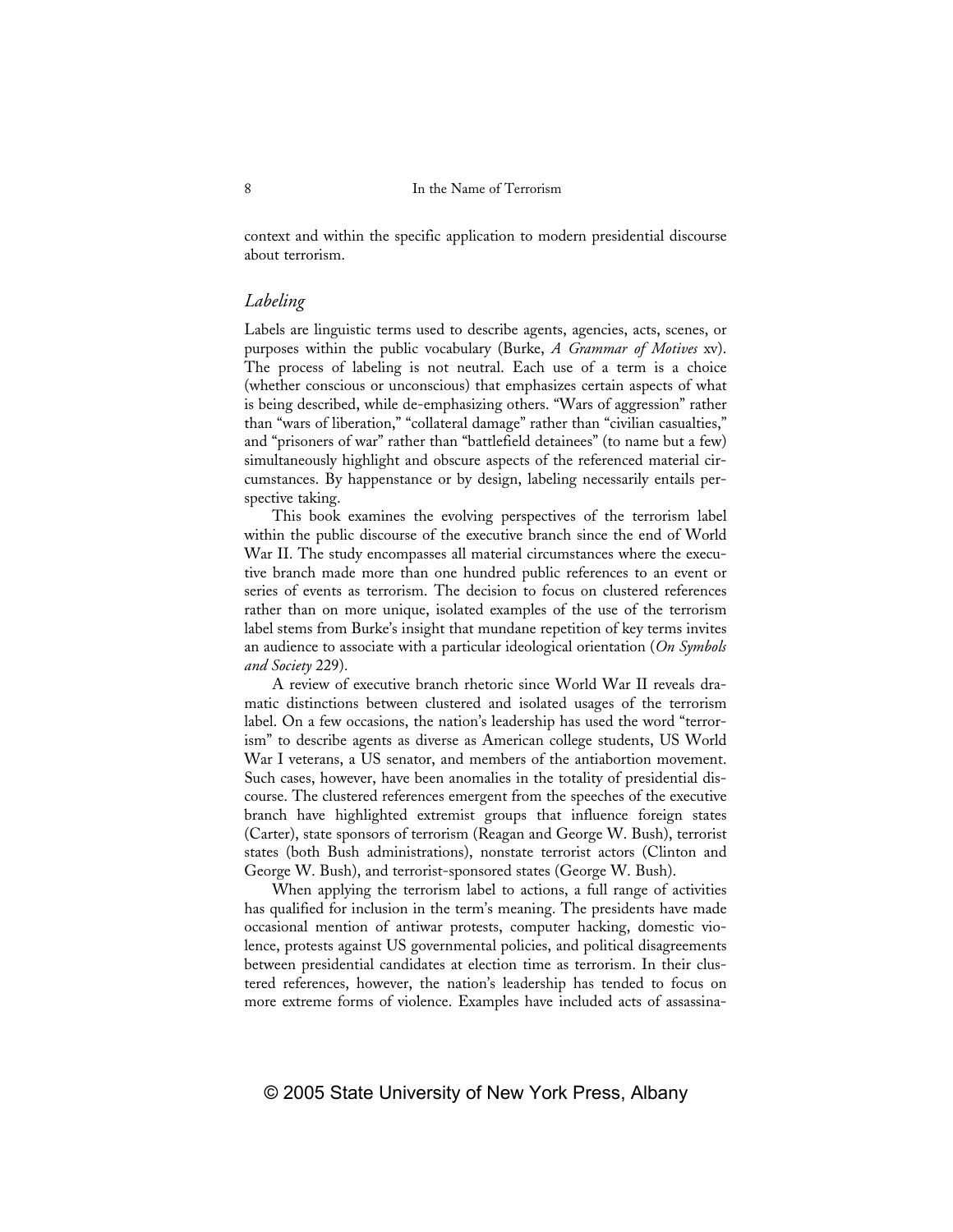tion, kidnapping, torture, hostage taking, bombing, foreign military aggression, and the use (or potential use) of weapons of mass destruction.

In public discussions of terrorist scenes, the presidents have historically narrowed the range of possible locations worldwide. They make infrequent mention of acts perpetrated within the borders of Europe, Africa, Central and South America, or Australia. In their clustered references, the Middle East has emerged as the dominant backdrop for terrorism since World War II. Spectacular terrorist assaults in North America have also received focused presidential attention (e.g., the 1995 Oklahoma City bombing, the 1996 Olympic bombing, the first World Trade Center bombing, and the events of 9/11).

When members of the executive branch have used terrorism to depict purpose in their public statements, they have generally erased the terrorists' stated rationales (whether secular or religious) for their own behavior. Only rarely do the presidents discuss jihad, revolution, retaliation, or other terrorist causes. More regularly, the presidents have insisted that such enemies act out of goals of regional/world domination or out of an ingrained hatred for democratic ideals.

At times, the clustered events chosen for inclusion in this book may be frustrating for the reader. Sensible observers could easily categorize the events that contemporary presidents have labeled terrorism to be acts of war, instances of nonterrorist political violence, or something else altogether. Nevertheless, the choice to allow the presidents' words to define what constitutes terrorism is essential to understanding the ideological ramifications of the cultural marker. As this book will illustrate, knowing the terrorist threat as defined by the nation's leaders helps illuminate the cultural boundaries of American society.

#### *Narratives*

Serving as a label alone is insufficient to elevate terrorism into a language marker of American culture. The term must also function within recurrent societal narratives that provide meaning to the lives of the community's members. Narratives are public stories that provide coherence and consistency to the scenes, characters, and themes that guide the moral conduct of a society (Fisher 64–65). They structure the relationships between and among various labels (Lucaites and Condit 8). Their meanings come, in part, from the interrelationships that a given story has within the context of other narrative accounts (Katriel and Shenhar 376). Narratives can provide justifications to perpetuate the status quo or be compelling reasons for social change.

Narratives are critical to the formulation and reformulation of the multiple levels of identity. Jürgen Habermas theorizes a complex interaction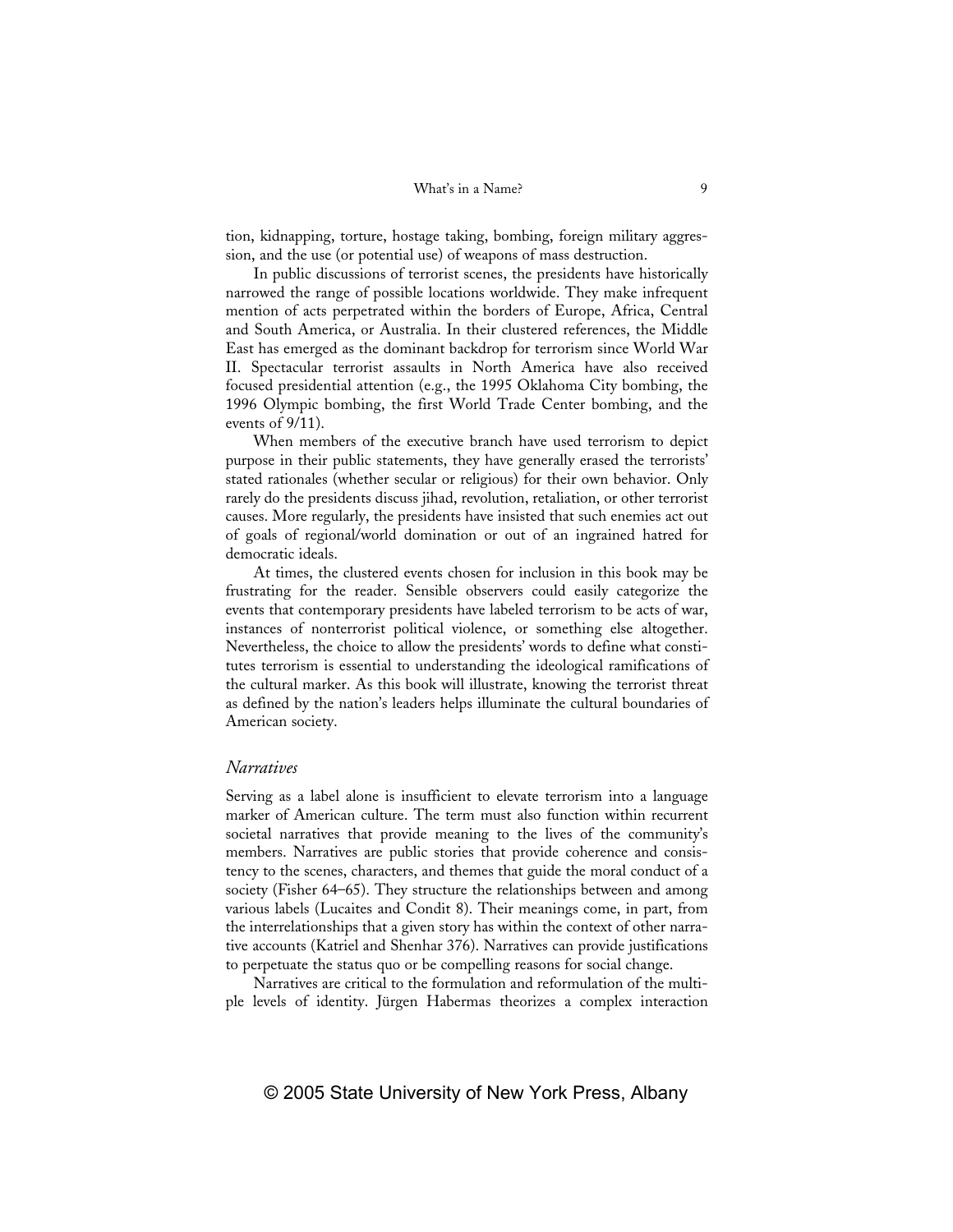between narratives and an individual's identity. He argues that individuals "can develop personal identities only if they recognize that the sequence of their own actions form narratively presentable life histories; they can develop social identities only if they recognize that they maintain their membership in social groups by way of participating in interactions, and thus that they are caught up in the narratively presentable history of collectivities. Collectivities maintain their identities only to the extent that the ideas members have of their lifeworld overlap sufficiently and condense into unproblematic background convictions" (136). At the personal, social and cultural level, narratives function to integrate discrete aspects of an individual's existence into a coherent sense of identity.

Narratives also function to warrant and guide the behavior of individuals hoping to qualify as members of the collective. Maurice Charland offers three ways that narratives help constitute collective publics (133–50). First, narratives render collective subjects by demonstrating how, through the story's characters, members of the polity are supposed to believe and behave to demonstrate community allegiance. Narratives define the attitudes and actions characteristic both of the members and of the outcasts of the collective.

Second, narratives transform individuals into transhistorical subjects. Narratives identify what interpretations of historical events are relevant for understanding the current opportunities and challenges of the community. Not only do narratives select and emphasize certain salient events of the past; they also reframe interpretations of past events in a manner consistent with the moral force of the story.

Finally, narratives create an illusion of freedom for individuals functioning within the collective. Individuals believe that they are selecting the stories that they will accept, the beliefs that they will cherish, and the behaviors that they will practice as members of the culture. Once identification with the narratives ensues, however, free choice becomes an illusion. The narrative plotline defines what concerns are important and what public beliefs and acts are appropriate. The scene of the narrative identifies the relevant elements of the situation that should influence thought and action of the culture. Taken together, Charland's three insights into the functioning of narratives reveal how the stories embodied within societal discourse help form the boundaries of the culture.

Narratives are not static; they change over time. The process of narrative evolution is complex and multifaceted. The public tends to cling to accepted narrative accounts when other stories confront them directly (M. H. Ross). Nonetheless, accepted societal narratives do change. Sometimes narratives combine, as in the case of two or more stories being compatible and complementary with each other (Mink 142). At other times, the acceptance of one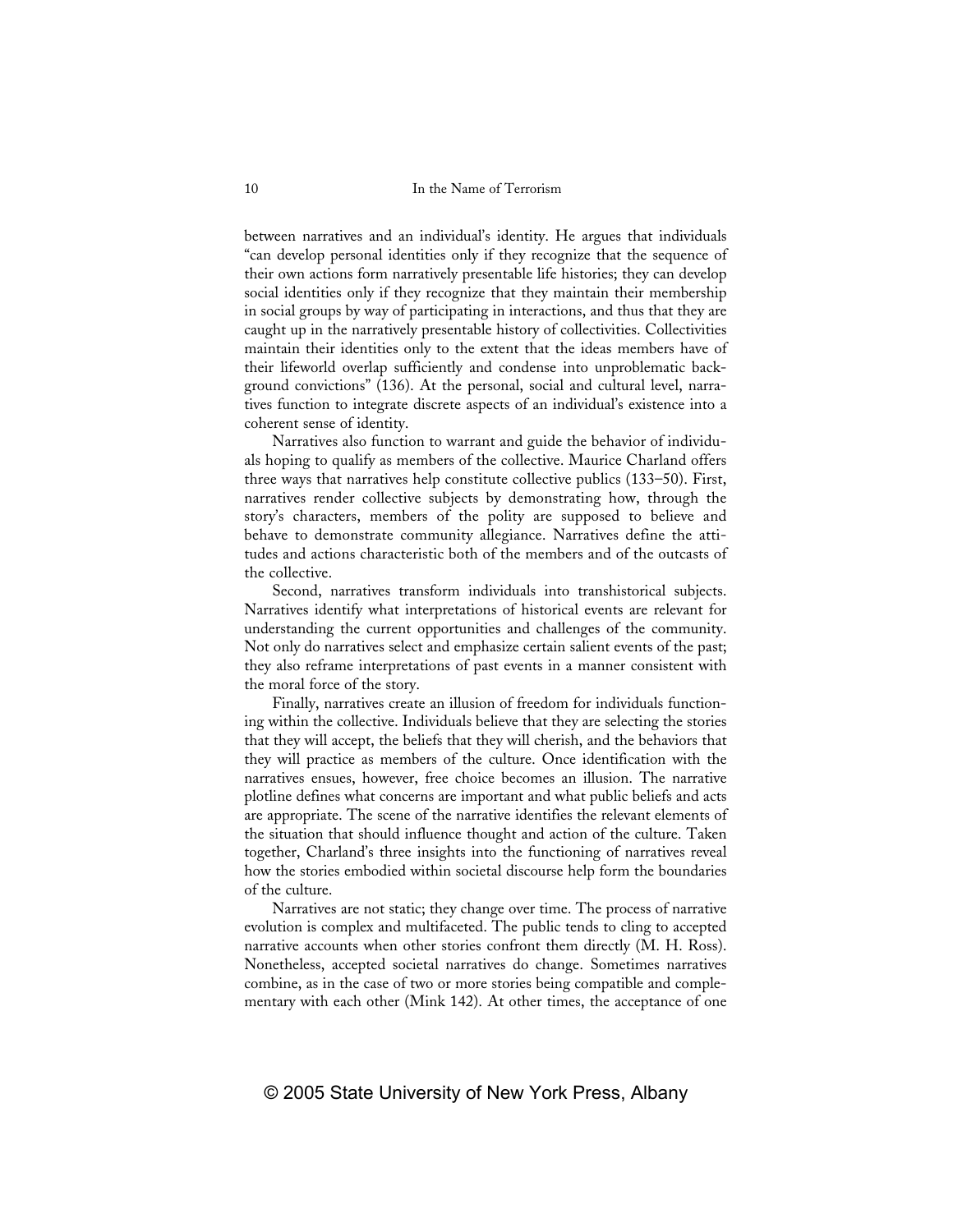narrative involves the rejection of the other (Bennett and Edelman 158). Narratives must evolve or risk losing their definitional currency for the members of the collective.

The use of narratives has been a recurrent quality of modern presidential discourse about terrorism. The nation's leadership has presented terrorism to the public as a moral drama, pitting good against evil in an ongoing battle for the survival of civilization itself. George W. Bush's recent announcement of America's new war on terrorism has enhanced the likelihood that narratives will play a central role within future presidential discourse on terrorism. Narratives function at the level of a generic expectation for presidential war discourse. They emerge as an anticipated element of war discourse because they dramatically exhort a generally reluctant American public to favor the use of military force (Campbell and Jamieson 107–11). With the United States now involved in a long-term war against terrorists, narratives will likely play a central role in the future terrorism discourse of the presidency.

Presidents since the end of World War II have used the terrorism label within a diverse set of societal narratives already familiar to American audiences from other contexts. Notably, the presidents have borrowed narratives from literature, religion, military affairs, and American history to develop their public communication strategies about terrorism. These seemingly diverse narratives have relied on similar themes and characterizations that have contributed a consistency and cogency to US discourse about terrorism throughout the contemporary period.

Modern US terrorist narratives have displayed one key difference traceable to the unique approaches of the two political parties. The point of clash mirrors a long-standing debate in scholarly terrorism circles: whether crime or war constitutes the most appropriate metaphor to apply to the unconventional violence of terrorism. Democratic administrations have focused on narratives that feature crime as the predominant theme since the end of the Vietnam War; Republican administrations have relied on stories that borrow heavily from US war narratives. Despite the dominance of one metaphor within each of the two parties' narratives, both groups have resisted an exclusive focus on either crime or war. Neither party has been willing to cede to their opponents complete linguistic control over the two dominant terrorism metaphors. Nonetheless, the decision to focus on crime or war as the featured element of the narrative does have ideological implications for American society, as the next section will preview.

#### *Ideographs*

Terrorism, like all labels recurrent in society's dominant narratives, must function as an ideograph to constitute a defining cultural term. Ideographs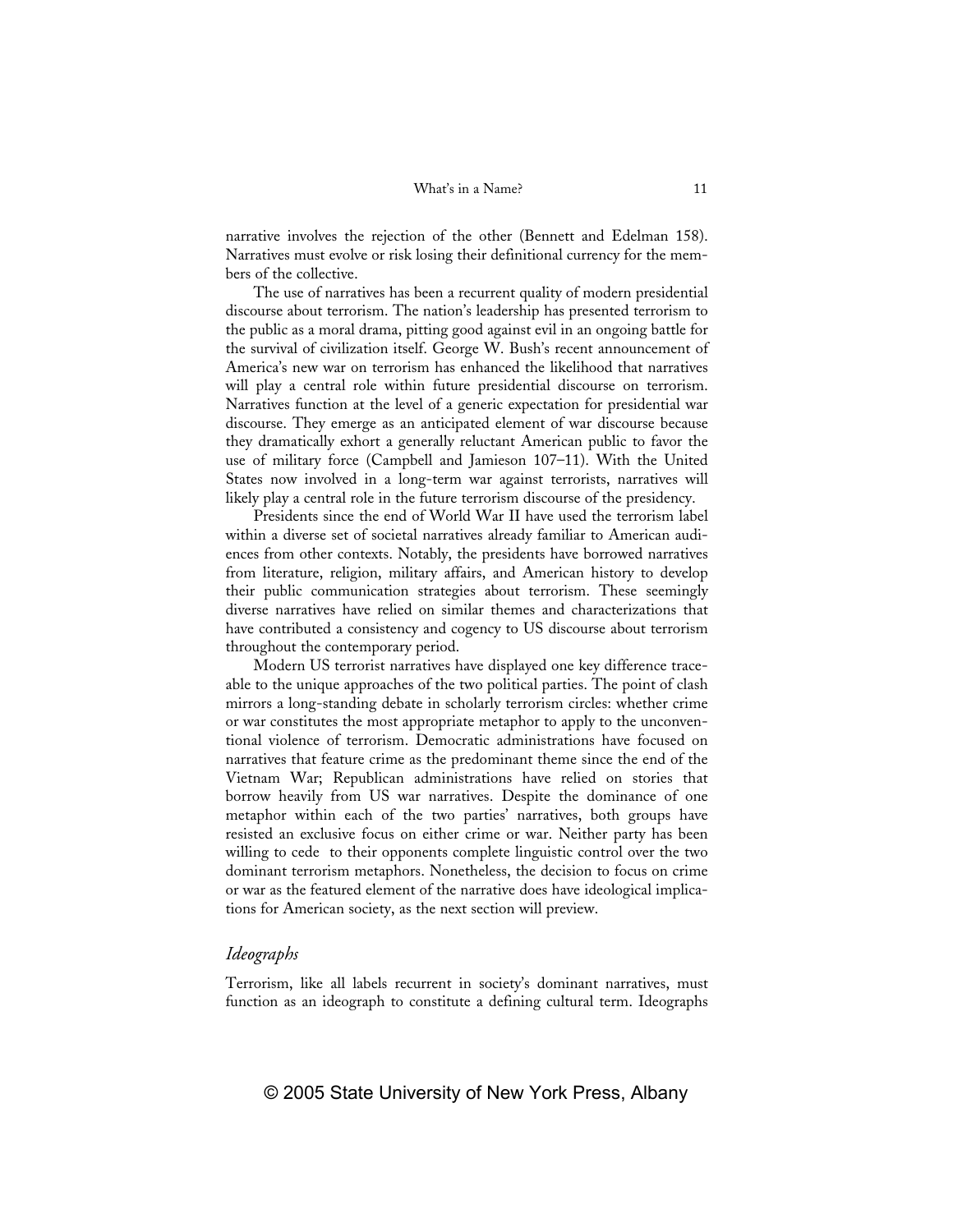are collective terms of political allegiance that embody a society's ideals. Michael McGee, the originator of the concept, defines an ideograph as a "one-term sum of an orientation, the species of 'God' or 'Ultimate' term that will be used to symbolize the line of argument the meanest sort of individual *would* pursue if that individual had the dialectical skills of philosophers, as a defense of a personal stake in and commitment to the society" (7). Ideographs "typically serve as the primary purpose term" (Lucaites and Condit 8) for the central narratives of a culture. They define the foundational values that serve as the basis of a culture's identity. Equality, justice, and liberty are examples operating within the American culture.<sup>5</sup>

Ideographs are not limited to ideal cultural values; they also include terms that define the society through negation. To know what a culture is requires an understanding of what it is not. Negative ideographs contribute to our collective identity by branding behavior that is unacceptable (McGee 15). American society defines itself as much by its opposition to tyranny and slavery as it does by a commitment to liberty and equality. Nevertheless, the few studies that do mention negative ideographs limit their discussion to the antithetical relationship such terms have with a culture's foundational values. Most prevalent is the observation that terrorism frequently functions in opposition to freedom and democracy (Parry-Giles 191; and Railsback 412).

A brief synopsis of the four defining characteristics of ideographs reveals that terrorism currently functions to define American culture through negation. The first definitional element of an ideograph is that it must be "an ordinary language term found in political discourse" (McGee 15). If a particular term gains usage only in conversations of the political elite, it lacks the persuasive impact needed for the broader audience that identifies itself with the culture. To perform ideological work for the culture, the term must "come to be part of the real lives of the people whose motives they articulate" (7). It must be readily available for use by members of the collective.

Certainly, terrorism has qualified as a common term of political discourse. It has been the subject of thousands of presidential addresses and scholarly books. It has been the topic of blockbuster movies (e.g., *Die Hard*, *Air Force One*, and *The Negotiator*) and, since September 11, the repeated subject of both print and television advertisements. Political cartoonists have capitalized on the term's currency with the public, as have those who are in the business of selling patriotic memorabilia. Terrorism's recent impact on the stock market, unemployment, and airport security increase the likelihood that rank-and-file citizens will be using the term in their political discourse into the foreseeable future.

The second characteristic of the ideograph is that the term must be "a high order abstraction representing collective commitment to a particular but equivocal and ill-defined normative goal" (McGee 15). To function as a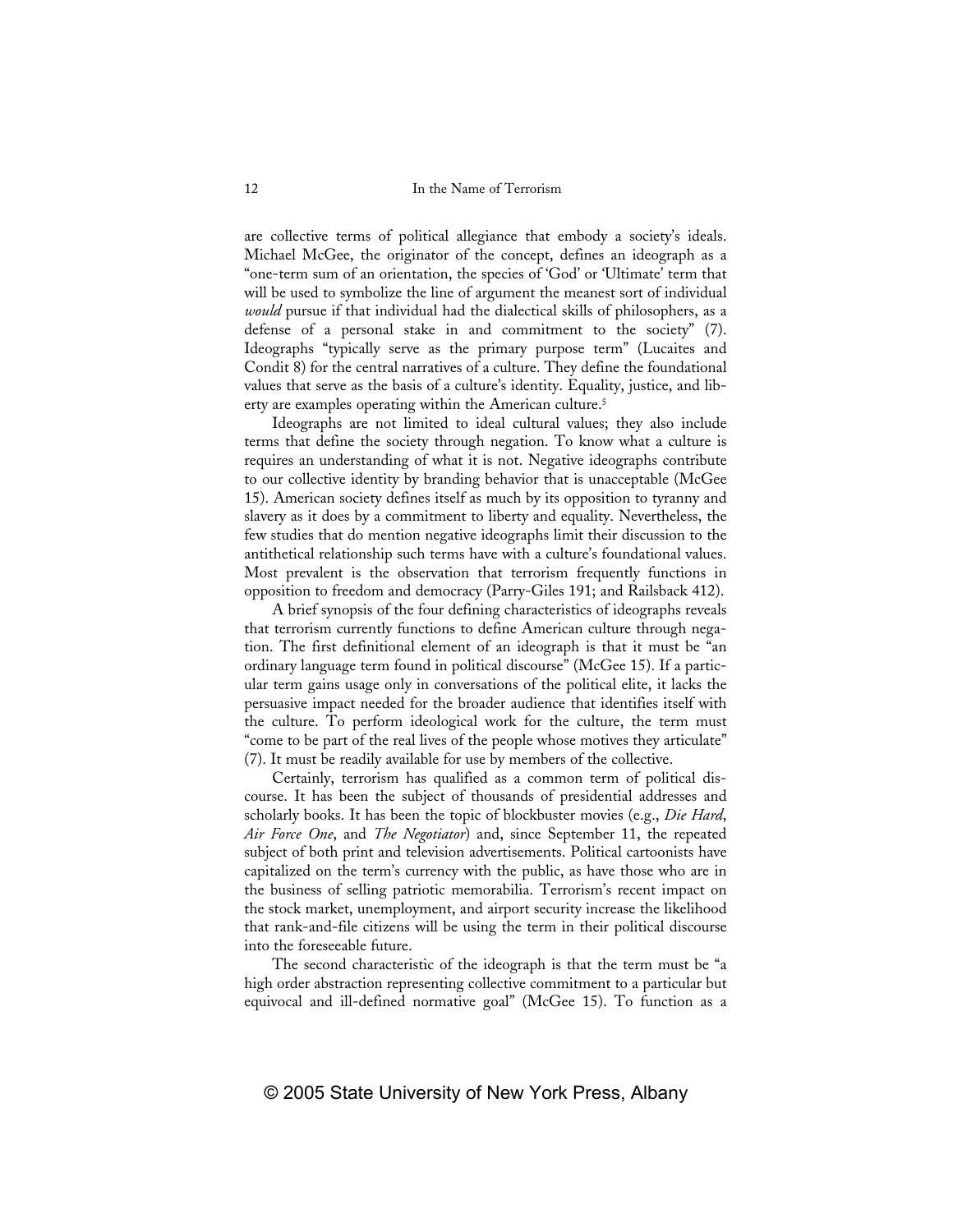marker for the culture, a label must be capable of an expansive range of possible applications. If a term's meaning is constrained to a particular set of circumstances, it lacks the transcendent character necessary to encompass and appeal to a broad cultural audience that includes diverse subgroups. Cultural markers must be flexible, permitting shifts over time in the perspectives of those who define themselves to be members of the in-group. Elasticity of the term's meaning allows for renewed and reaffirmed interpretations for a group's identity.

By virtually all accounts, terrorism has been such a flexible term. It has defied concrete definition. Rarely has a book on the subject failed to bemoan the plethora of definitions used by government officials, scholars, and the media. A sampling of scholarly opinion about terrorism exposes the futility of striving for a consensus definition of the term:

- "Encapsulating terrorism in all its varieties could require upwards of fifty distinct attributes, potentially yielding an unworkable million different combinations." (Weimann and Winn 25)
- "Terrorism can mean just what those who use the term (not the terrorists) want it to mean." (Jenkins 1–2)
- Terrorism "resembles pornography, difficult to describe and define, but easy to recognize when one sees it." (Laqueur, "Reflections on Terrorism" 381)
- Terrorism is "a catch-all pejorative, applied mainly to matters involving force or political authority in some way but sometimes applied even more broadly to just about any disliked action associated with someone else's policy agenda." (Pillar 12)
- In the context of terrorism, there are "especially strong reasons for avoiding the excessive preoccupations with definitions." (Roberts 9)

The flexible application of the terrorism label has been precisely what has allowed it to remain a resonant indicator of identity for an ever-evolving American society. Its elasticity of meaning has permitted the term to adapt to changes in the international context. Early on, terrorism referred to violence committed by the state (i.e., during the Reign of Terror in the French Revolution). Modern-day interpretations of the term have not abandoned its historical meaning, as presidential references to state-sponsored terrorism attest. At the same time, however, the nation's leadership has applied the term to the very antithesis of its earlier meaning. Now terrorism involves not only politically motivated violence by the state, but also that carried out by individuals or groups against the state. Any act of violence carried out for any reason by any group or individual can conceivably qualify as an act of terrorism.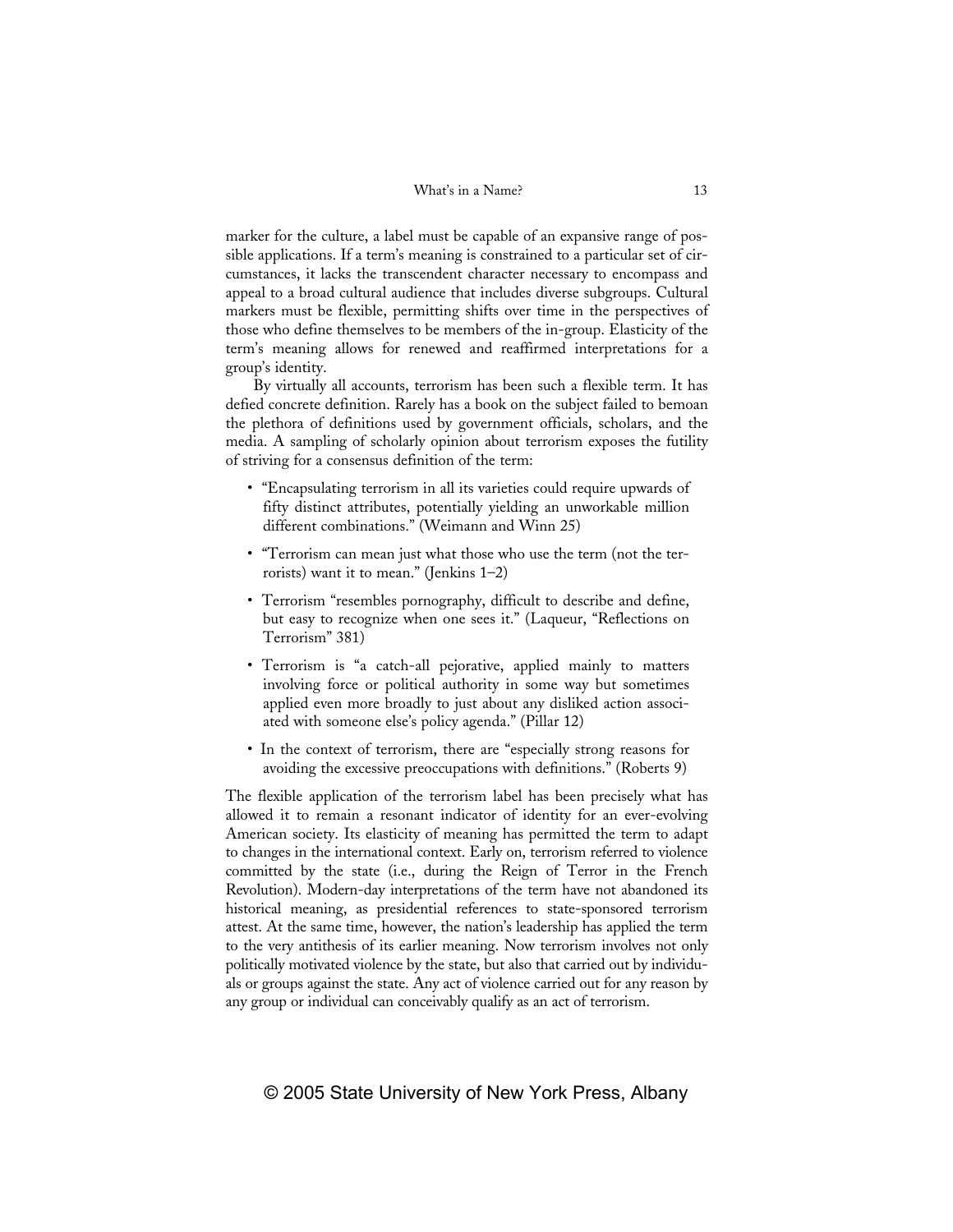As with other ideographs, the lack of clear goals related to terrorism has not prevented the term from prompting the collective commitment of the American public. The US citizenry has proven time and again its willingness to unite behind military actions targeting terrorist activity. US retaliatory bombings in Libya, Afghanistan, the Sudan, and Iraq have garnered the overwhelming support of the public.6 Even the failed rescue mission in Tehran in 1980 attracted public support, because it demonstrated the Carter administration's willingness to do something to end the hostages' confinement.7 The widespread presence of yellow (or now red, white, and blue) ribbons, candles, American flags, and chants of "USA" at sporting events have been signs of the unity of the US commitment in the fight against terrorism.

The third characteristic of the ideograph is that it "warrants the use of power, excuses behavior and belief which might otherwise be perceived as eccentric or antisocial, and guides behavior and belief into channels easily recognized by a community as acceptable and laudable" (McGee 15). The public accepts extreme measures due to a belief that a threat exists to the continued existence of the culture. Ideographs evoke an "end justifies the means" approach, initially compromising the very foundational values that America is ultimately fighting to protect.

Even a cursory review of presidential actions in response to terrorism reveals that the term has justified response measures that the American public would not ordinarily accept from its leadership. The opening of this book details several of the actions that presidents have employed in order to defend the nation against terrorism. Others include asset forfeiture, governmental monitoring of library records and computer usage, temporary suspension of the freedom to associate, revocation of a suspect's ability to speak to an attorney in private, and the calculated risk of losing critical foreign alliances. Increasingly, civil liberties have lost their sacred status within American society as the public has felt increasingly at risk from terrorism.

The final characteristic of the ideograph is that the term's meaning is culture-bound. Members within the society are socialized or conditioned to the vocabulary of ideographs "as a prerequisite for 'belonging' to the society" (McGee 15). A willingness to accept a given interpretation of the term becomes a virtual litmus test for membership within the collective.

Perhaps no phrase better illustrates the cultural nature of the terrorism definition more than the oft-repeated statement that "one man's terrorist is another man's freedom fighter." In the 1970s the Ayatollah Khomeini was a powerful religious leader to one culture, while qualifying to another as a despicable zealot who enabled kidnappers of diplomatic personnel. In the 1980s the Contras were alternatively depicted as a critical insurgency group bent on bringing freedom to an oppressed nation or as a lawless group of terrorists who raped, kidnapped, and tortured the civilian population of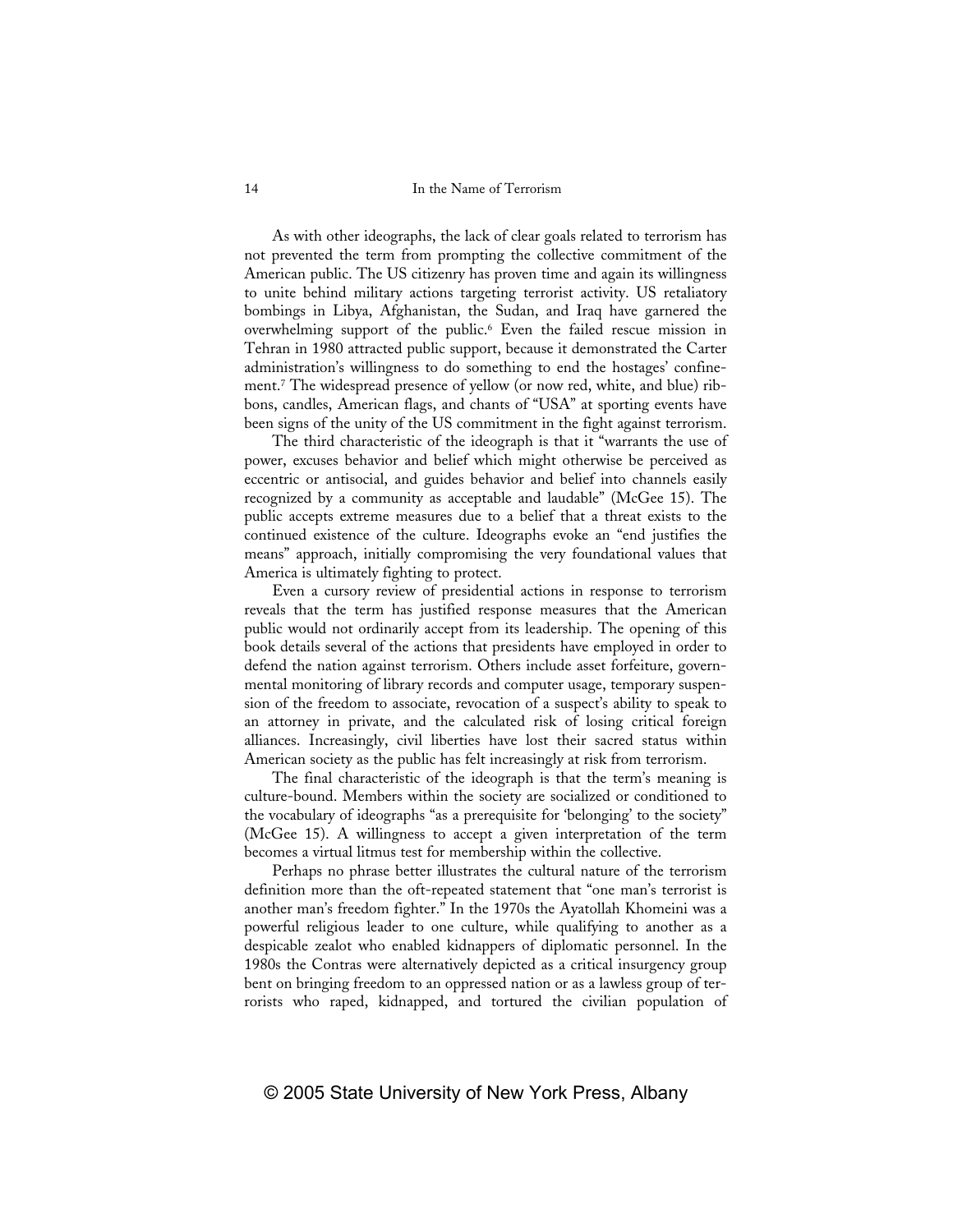Nicaragua. By the 1990s Osama bin Laden was either the mastermind of a brutal international terrorist network or a leader of a righteous jihad, depending on one's cultural perspective.

In the aftermath of the attacks of September 11, public rejection of the maxim that "one man's terrorist is another man's freedom fighter" has become increasingly commonplace. A number of government officials have denounced the view that the definition of terrorism depends on one's cultural orientation. Given the rise in patriotism associated with the tragedies at the World Trade Center and the Pentagon, such opinions should not be surprising. The inclination to see one's own cultural perspective as the only interpretation reflects how embedded the term has become within America's definition of itself. Attacked and vulnerable, the nation has less tolerance for dissension and competing views. Just as antiwar sentiments prompted accusations of anti-Americanism during the Vietnam War, acknowledgment of cultural differences about terrorism in the aftermath of 9/11 has constituted an act of collective betrayal for some.

Having met the four definitional requirements, terrorism constitutes an ideograph for American culture. It is a cultural-bound, abstract term of ordinary political discourse that warrants the use of power in ways the public has normally considered unacceptable. Like all conceptions of collective identity, ideographs do change. Over time, the meaning of any specific ideograph both expands and contracts in response to changing circumstances. To understand the progressions of terrorism as a contemporary ideograph, this book will explore the shifts of the term's meaning since the end of World War II. The meaning of ideographs also changes due to interactions with other slogans characteristic of collective life (McGee 10-14). As this book will demonstrate, terrorism's recurrent pairing with terms such as "piracy," "barbarism," "tyranny," "slavery," "Nazism," and "Communism" has all contributed to the term's meaning.

Administrative choices related to terrorism have ideological implications for American culture. The flexible application of the terrorist label gives the nation's leadership substantial freedom in defining the acts, agents, agencies, purposes, and scenes that will fall outside the boundaries of the culture. The terrorist label encompasses a plethora of potential outcasts, making it a powerful linguistic option for those who would employ it.

For administrations that focus on crime as the featured element of their terrorism narratives, the ideological force of the term is comparatively small. The primary reason is that conventional responses to crime concentrate on the individual. Is the person guilty or innocent? Has the individual received proper due process? If punishment is warranted, is it consistent with the mitigating circumstances of the individual's life history? The crime metaphor's focus on the individual undercuts the totalizing impulse of ideology. Were an